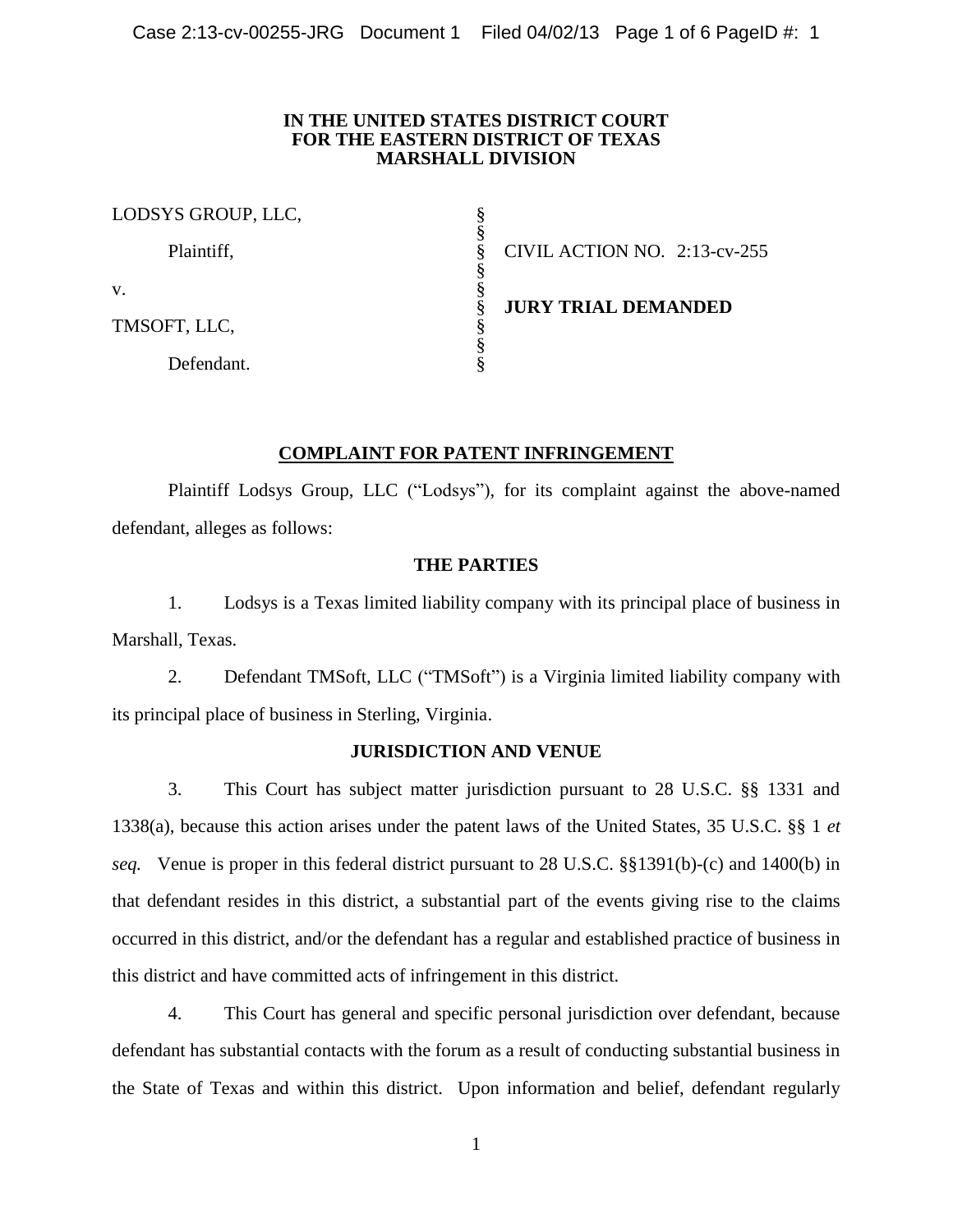solicits business in the State of Texas and this district; derives revenue from products and/or services provided to individuals residing the State of Texas and this district; conducts business utilizing the claimed systems and methods with and for customers residing in the State of Texas and this district; and provides and/or markets products and services directly to consumers in the State of Texas and this district.

### **INFRINGEMENT OF U.S. PATENT NO. 7,620,565**

5. On November 17, 2009, U.S. Patent No. 7,620,565 (the "'565 patent") was duly and legally issued for a "Customer-Based Product Design Module." A true and correct copy of the '565 patent is attached hereto as Exhibit A. Lodsys is the owner by assignment of all rights, title, and interest in and to the '565 patent.

6. On information and belief, TMSoft has infringed directly, indirectly, literally, under the doctrine of equivalents, contributorily, and/or through the inducement of others (including but not limited to users of TMSoft's applications), one or more of the claims of the '565 patent. On information and belief, TMSoft manufactures, uses, sells, imports, and/or offers to sell infringing products and/or services — including but not limited to TMSoft's applications such as White Noise — which infringe at least claims 1, 15, and 27 of the '565 patent under 35 U.S.C. § 271.

7. Prior to filing this complaint, Lodsys informed TMSoft of the patents-in-suit and offered to enter into a licensing arrangement that would allow TMSoft to continue practicing the inventions claimed in patents-in-suit. TMSoft, however, chose not to enter into a licensing agreement. Instead, with knowledge of the patents-in-suit and disregard for Lodsys' patent rights, TMSoft chose to continue its infringement. On information and belief, TMSoft continued its infringement despite an objectively high likelihood that its actions constituted infringement of a valid patent (*i.e.*, the '565 patent). TMSoft was made aware and, therefore, knew of the risk that it infringed the '565 patent. Accordingly, TMSoft acted knowingly, willfully, and with intent to infringe the patents-in-suit.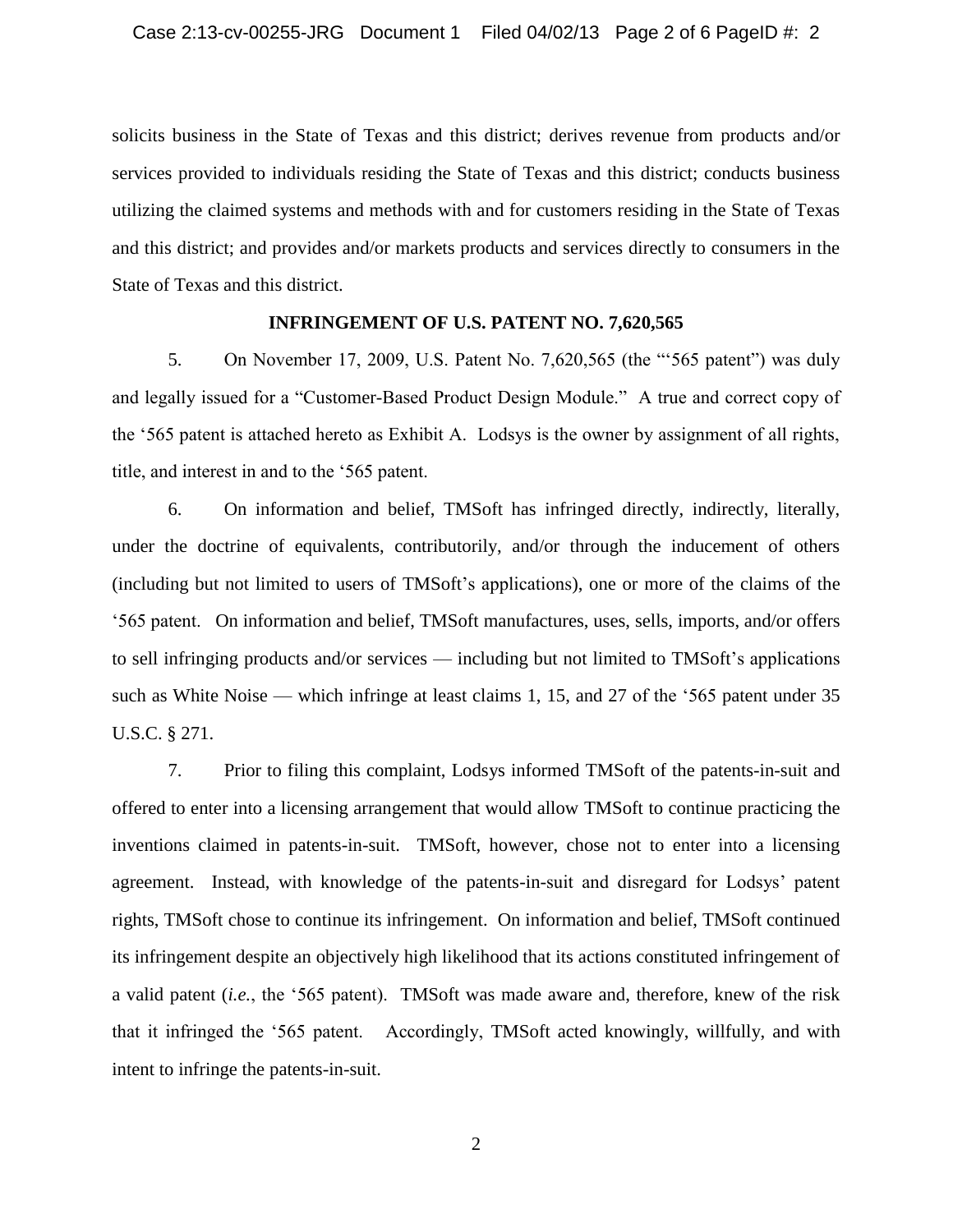8. Based on the information presently available to Lodsys absent discovery, and in the alternative to direct infringement, TMSoft is liable for indirect infringement of the '565 patent by inducing infringement and contributing to direct infringement of the '565 patent by others (*e.g.*, end users of TMSoft's applications, including White Noise).

9. At least from the time TMSoft received notice from Lodsys, TMSoft has purposely and voluntarily made its applications available to customers, with the expectation that its applications will be used by end users within the Eastern District of Texas. On information and belief, and in the alternative to direct infringement, TMSoft has thereby induced the end users of its applications within the Eastern District of Texas to infringe one or more claims of the '565 patent, and TMSoft knew or should have known that its actions would induce direct infringement.

10. On information and belief, and in the alternative to direct infringement, TMSoft has also contributed to the direct infringement of one or more claims of the '565 patent by intentionally and voluntarily providing its applications to end users within the Eastern District of Texas, knowing that its applications to be especially made or adapted for use by end users to infringe the '565 patent from at least the time TMSoft received notice of the patents-in-suit from Lodsys. On information and belief, TMSoft's applications have no substantial noninfringing uses, and TMSoft acted knowing that its applications are not a staple article or commodity of commerce suitable for substantially non-infringing use.

11. Defendant's acts of infringement have caused damage to Lodsys, and Lodsys is entitled to recover from defendant the damages sustained by Lodsys as a result of defendant's wrongful acts in an amount subject to proof at trial. Defendant's infringement is willful and deliberate, including because defendant became aware of the infringing nature of its products and services at the latest when it received a notice letter from Lodsys and/or the filing of this complaint, entitling Lodsys to increased damages under 35 U.S.C. § 284 and to attorneys' fees and costs incurred in prosecuting this action under 35 U.S.C. § 285.

3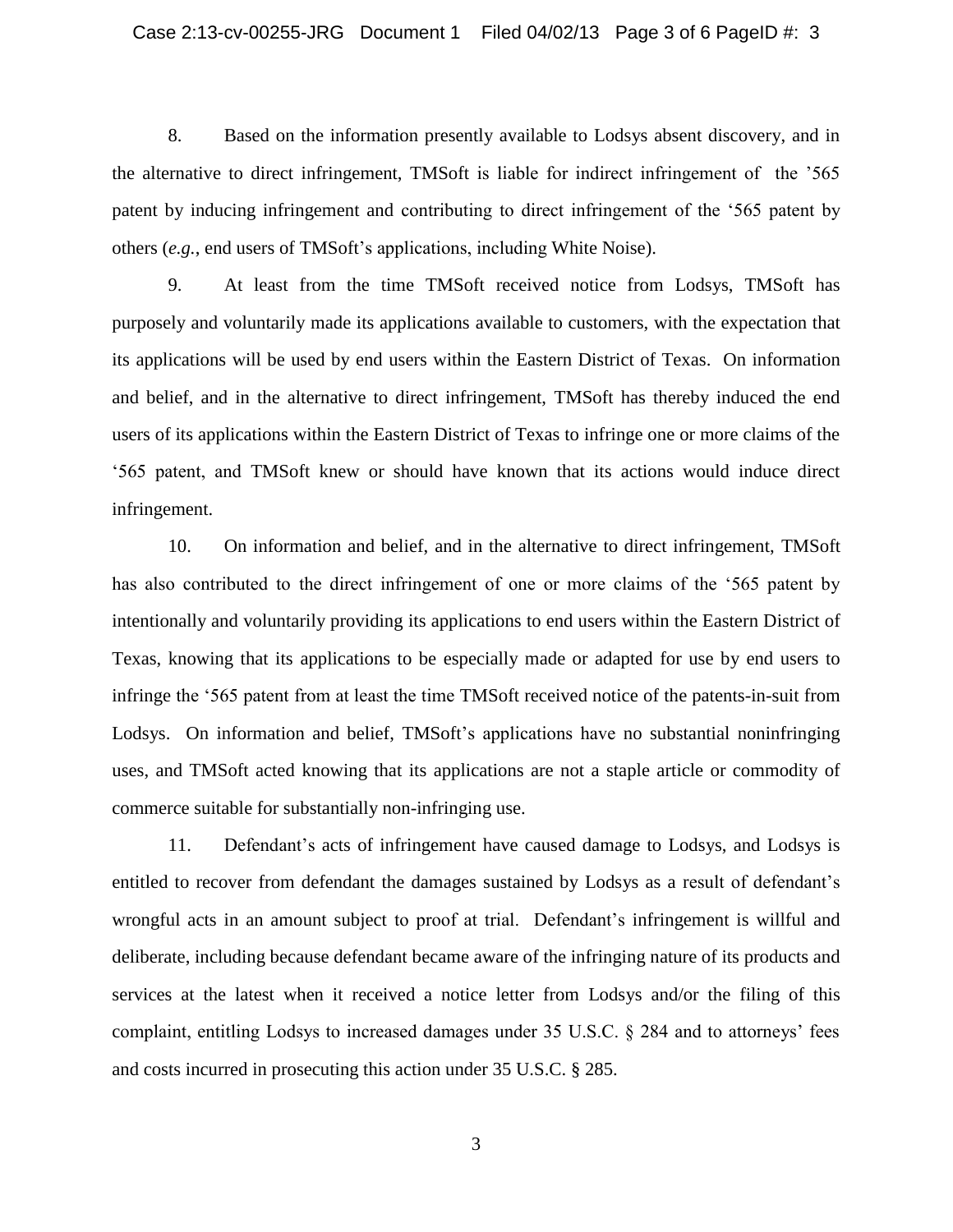#### **INFRINGEMENT OF U.S. PATENT NO. 7,222,078**

12. On May 22, 2007, U.S. Patent No. 7,222,078 (the "'078 patent") was duly and legally issued for "Methods and Systems for Gathering Information from Units of a Commodity Across a Network." A true and correct copy of the '078 patent is attached hereto as Exhibit B. Lodsys is the owner by assignment of all rights, title, and interest in and to the '078 patent.

13. On information and belief, TMSoft has infringed directly, indirectly, literally, under the doctrine of equivalents, contributorily, and/or through the inducement of others (including but not limited to users of TMSoft's applications), one or more of the claims of the '078 patent. On information and belief, TMSoft manufactures, uses, sells, imports, and/or offers to sell infringing products and/or services — including but not limited to TMSoft's applications such as White Noise — which infringe at least claims 1 and 69 of the '078 patent under 35 U.S.C. § 271.

14. Prior to filing this complaint, Lodsys informed TMSoft of the patents-in-suit and offered to enter into a licensing arrangement that would allow TMSoft to continue practicing the inventions claimed in patents-in-suit. TMSoft, however, chose not to enter into a licensing agreement. Instead, with knowledge of the patents-in-suit and disregard for Lodsys' patent rights, TMSoft chose to continue its infringement. On information and belief, TMSoft continued its infringement despite an objectively high likelihood that its actions constituted infringement of a valid patent (*i.e.*, the '078 patent). TMSoft was made aware and, therefore, knew of the risk that it infringed the '078 patent. Accordingly, TMSoft acted knowingly, willfully, and with intent to infringe the patents-in-suit.

15. Based on the information presently available to Lodsys absent discovery, and in the alternative to direct infringement, TMSoft is liable for indirect infringement of the '078 patent by inducing infringement and contributing to direct infringement of the '078 patent by others (*e.g.*, end users of TMSoft's applications, including White Noise).

16. At least from the time TMSoft received notice from Lodsys, TMSoft has purposely and voluntarily made its applications available to customers, with the expectation that

4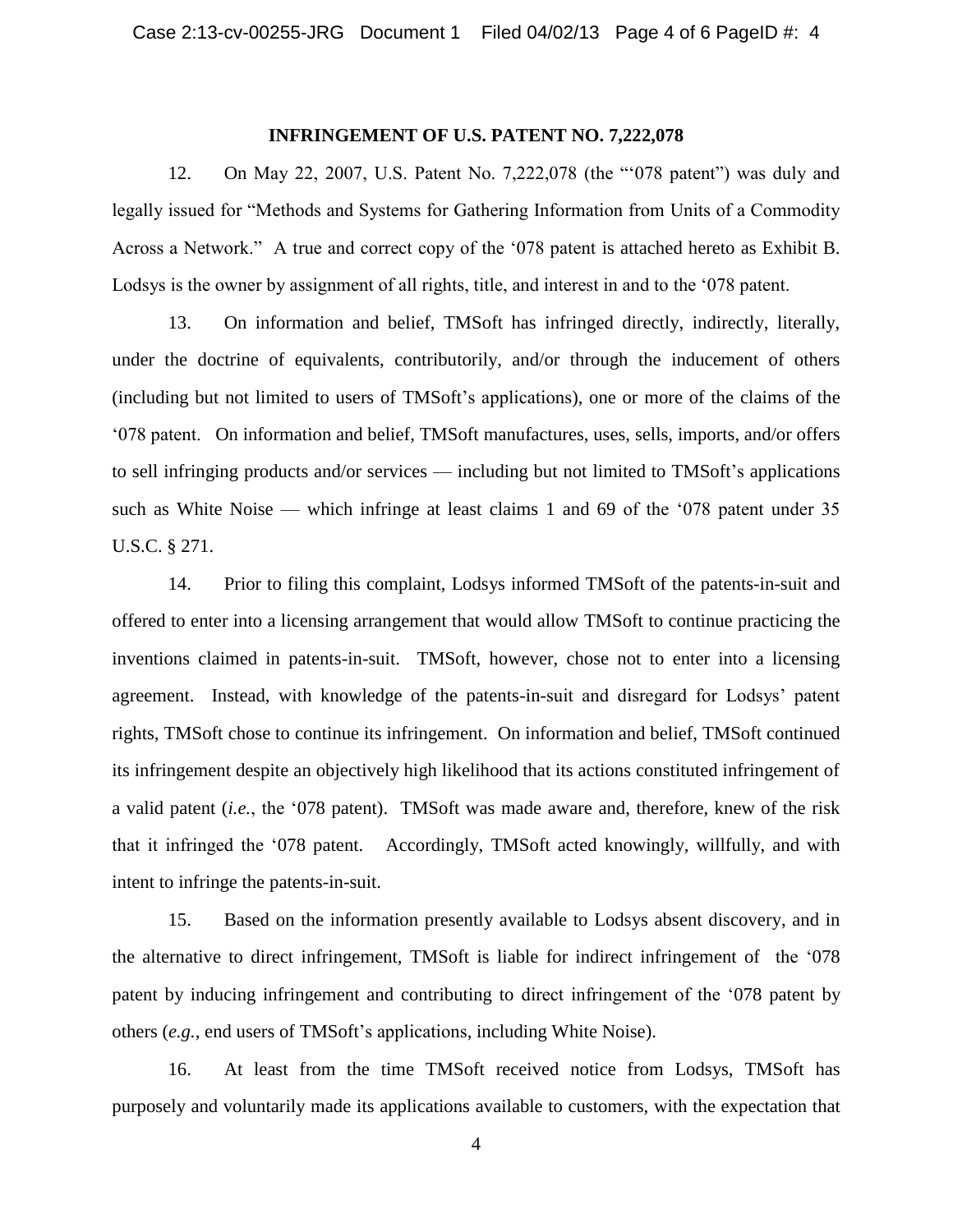its applications will be used by end users within the Eastern District of Texas. On information and belief, and in the alternative to direct infringement, TMSoft has thereby induced the end users of its applications within the Eastern District of Texas to infringe one or more claims of the '078 patent, and TMSoft knew or should have known that its actions would induce direct infringement.

17. On information and belief, and in the alternative to direct infringement, TMSoft has also contributed to the direct infringement of one or more claims of the '078 patent by intentionally and voluntarily providing its applications to end users within the Eastern District of Texas, knowing that its applications to be especially made or adapted for use by end users to infringe the '078 patent from at least the time TMSoft received notice of the patents-in-suit from Lodsys. On information and belief, TMSoft's applications have no substantial noninfringing uses, and TMSoft acted knowing that its applications are not a staple article or commodity of commerce suitable for substantially non-infringing use.

18. Defendant's acts of infringement have caused damage to Lodsys, and Lodsys is entitled to recover from defendant the damages sustained by Lodsys as a result of defendant's wrongful acts in an amount subject to proof at trial. Defendant's infringement is willful and deliberate, including because defendant became aware of the infringing nature of its products and services at the latest when it received a notice letter from Lodsys and/or the filing of this complaint, entitling Lodsys to increased damages under 35 U.S.C. § 284 and to attorneys' fees and costs incurred in prosecuting this action under 35 U.S.C. § 285.

#### **JURY DEMAND**

Pursuant to Rule 38 of the Federal Rules of Civil Procedure, Lodsys respectfully requests a trial by jury on all issues.

### **PRAYER FOR RELIEF**

WHEREFORE, Plaintiff Lodsys Group, LLC, respectfully requests entry of judgment in its favor and against defendant as follows:

(a) Declaration that defendant has infringed U.S. Patent No. 7,620,565 and U.S.